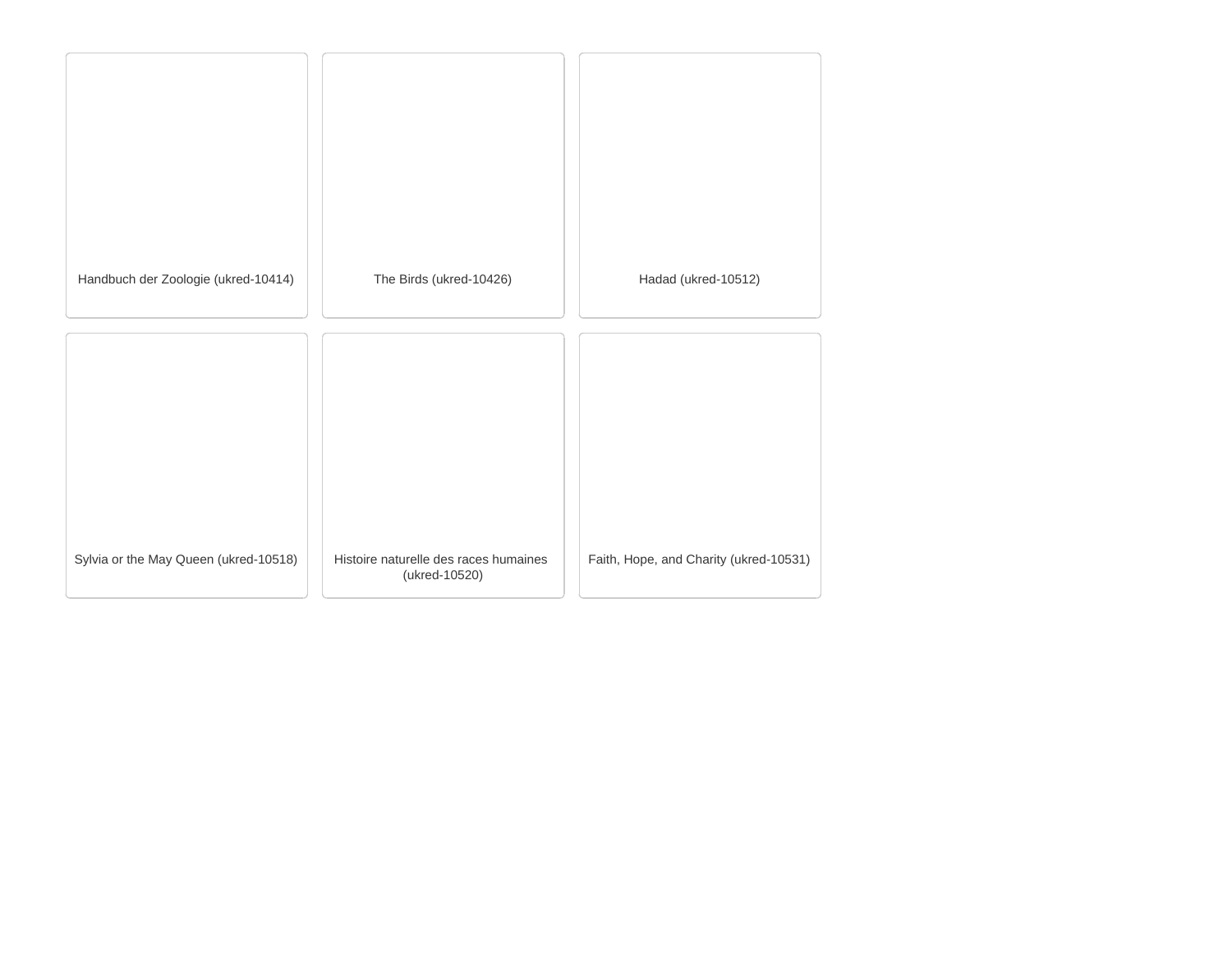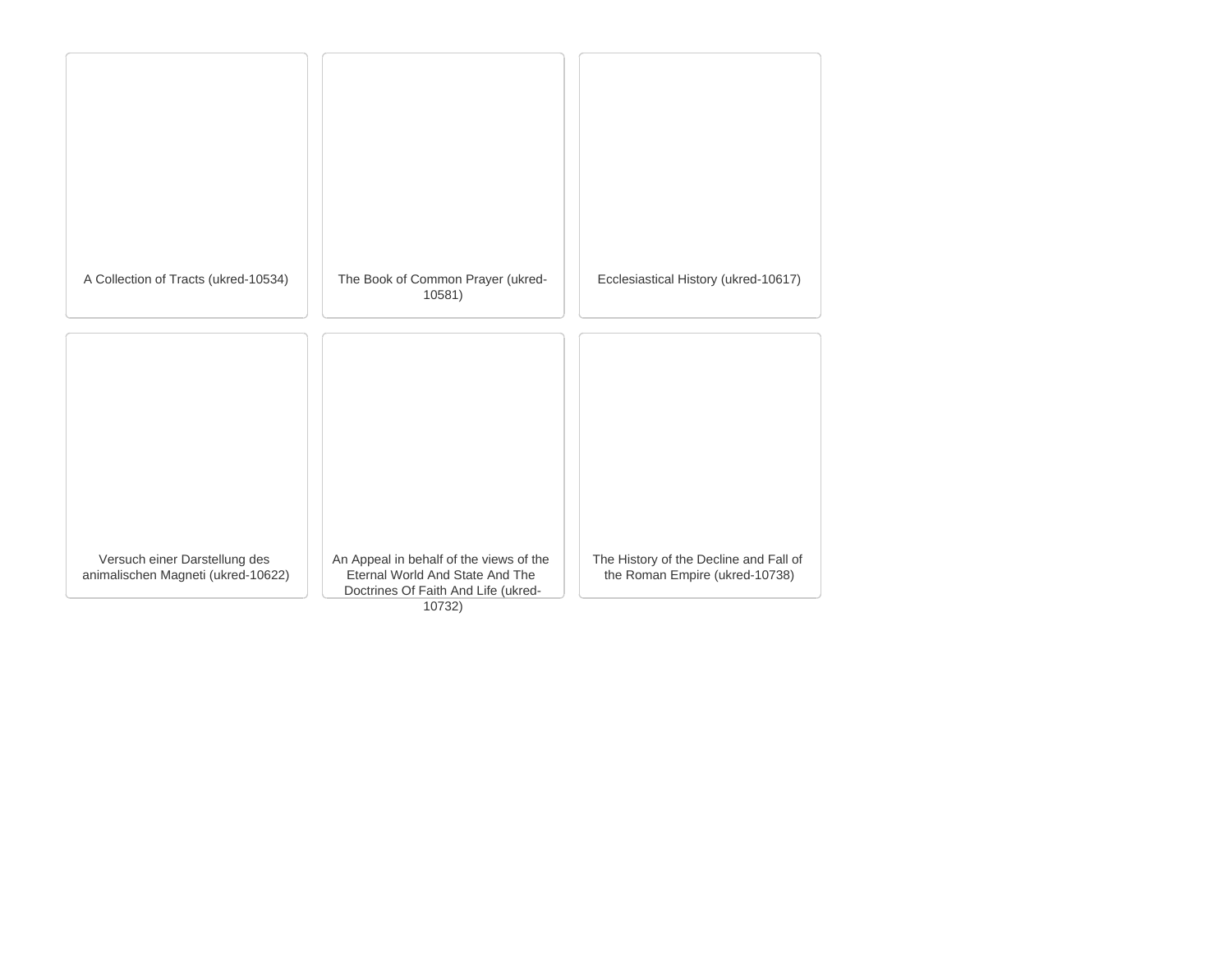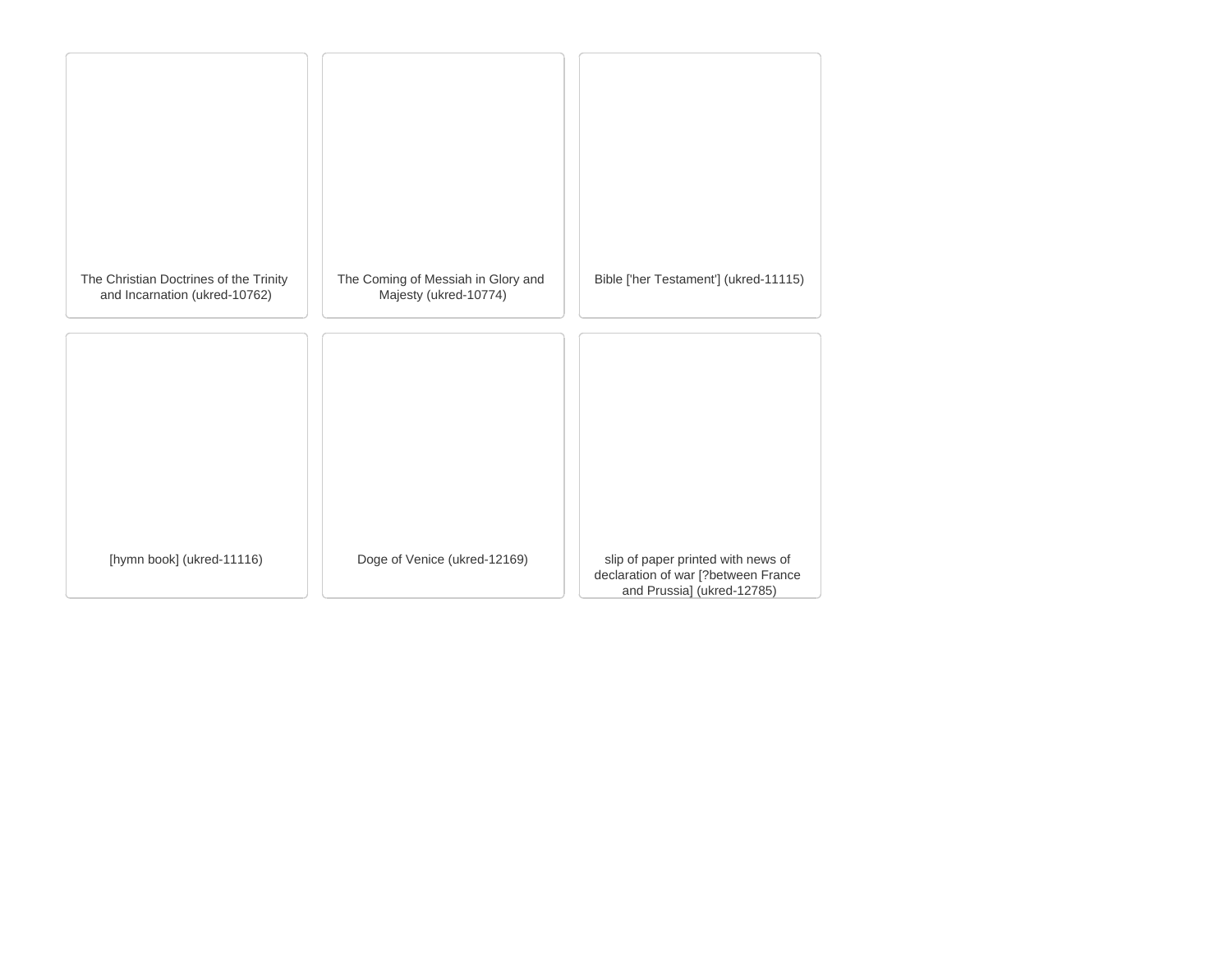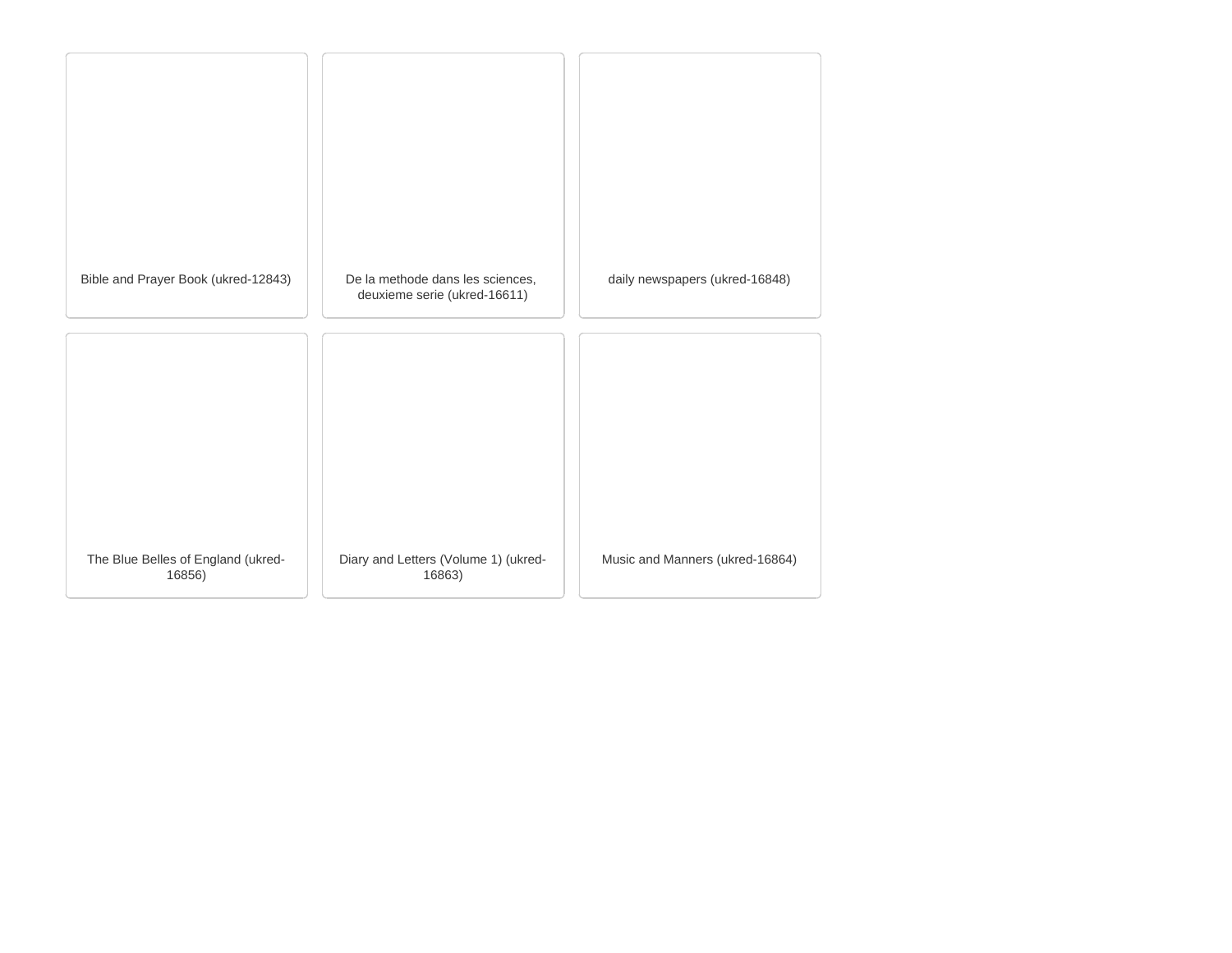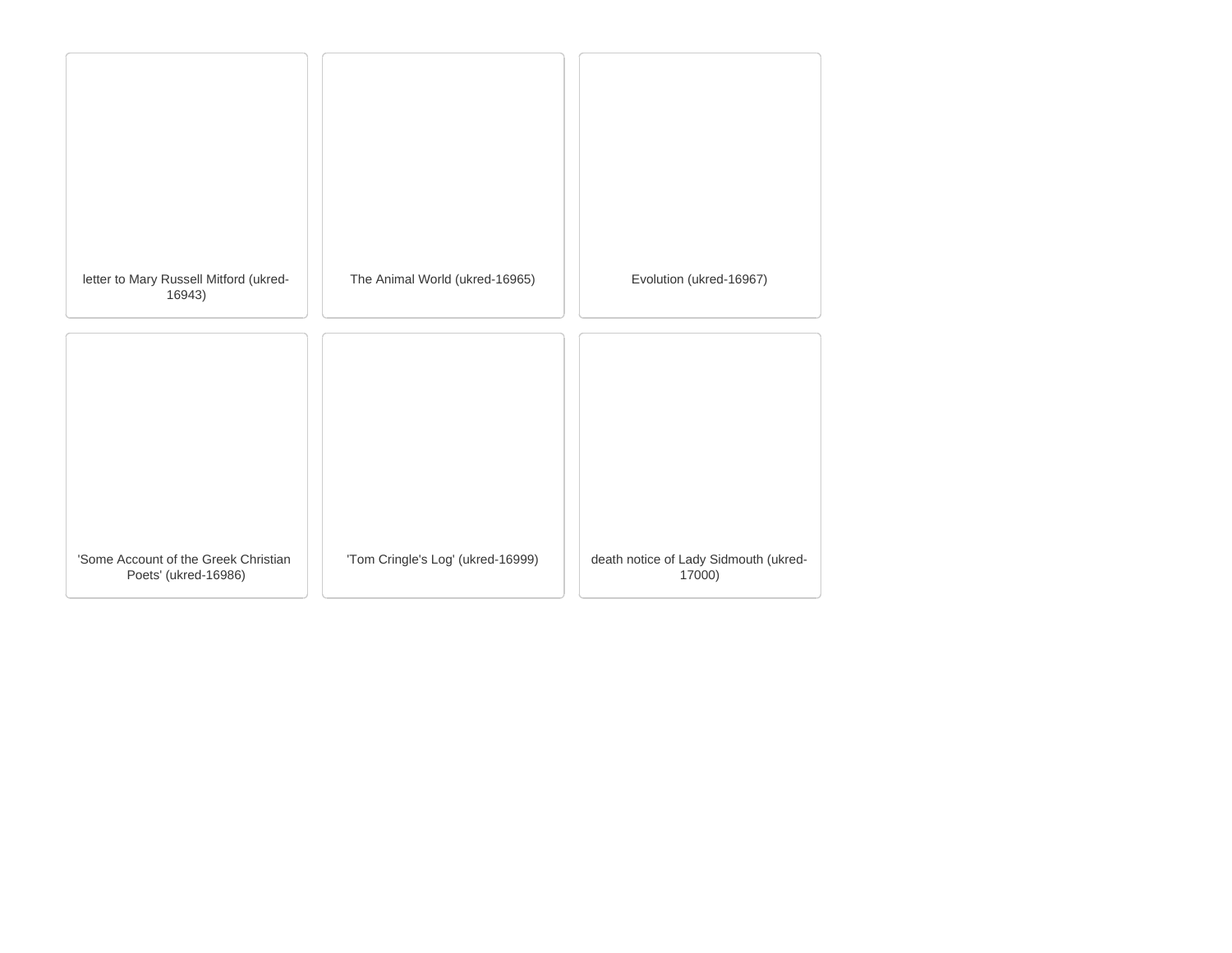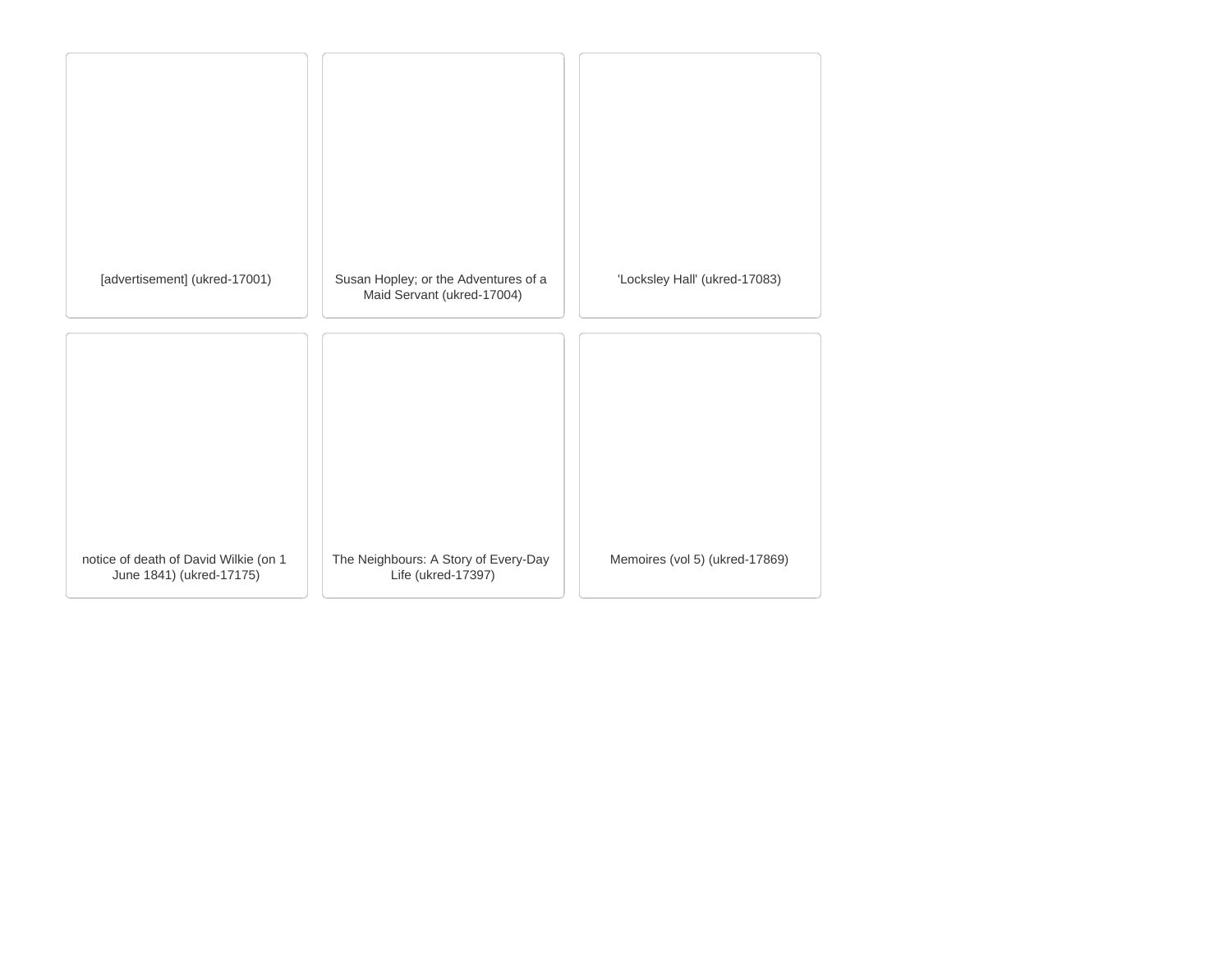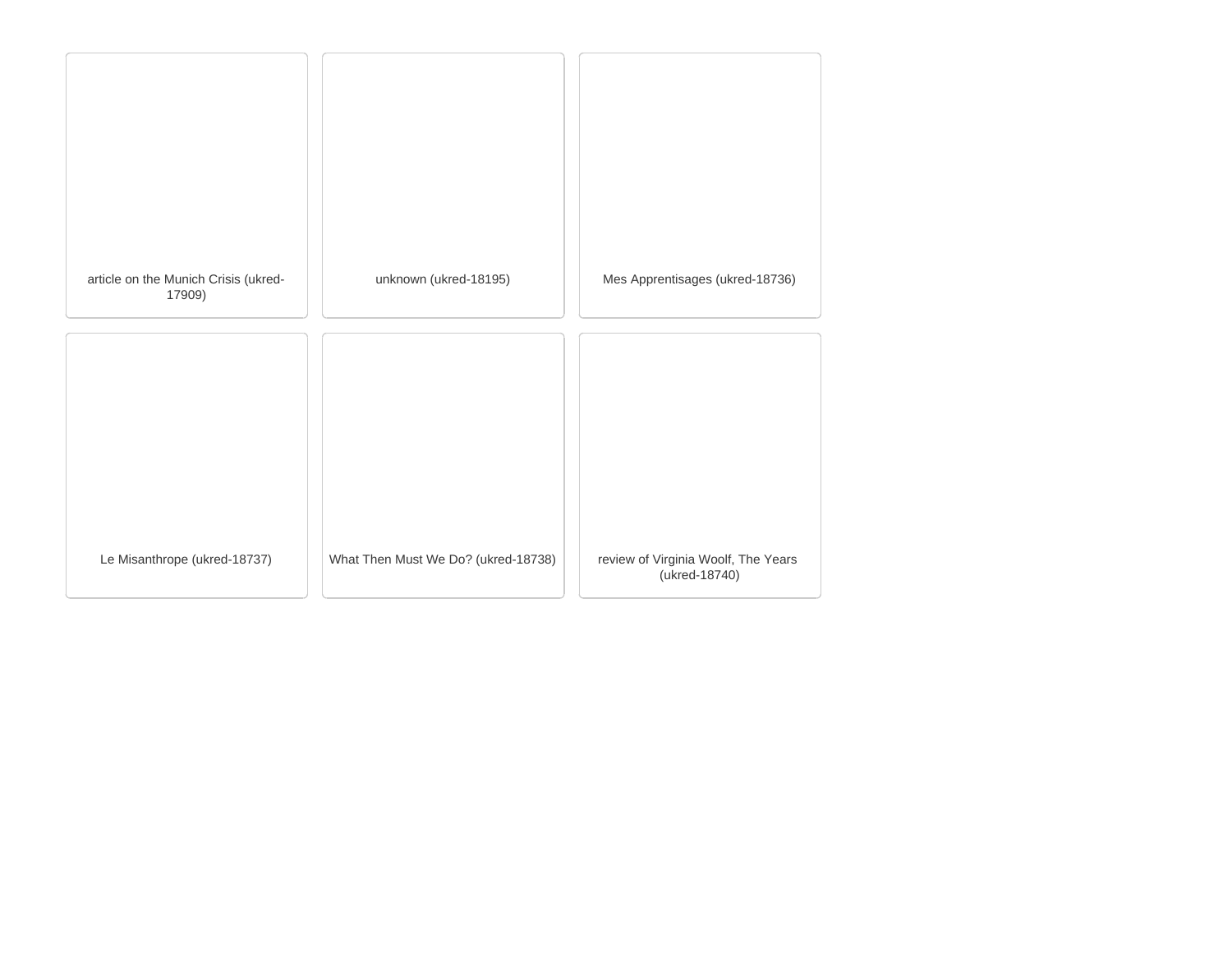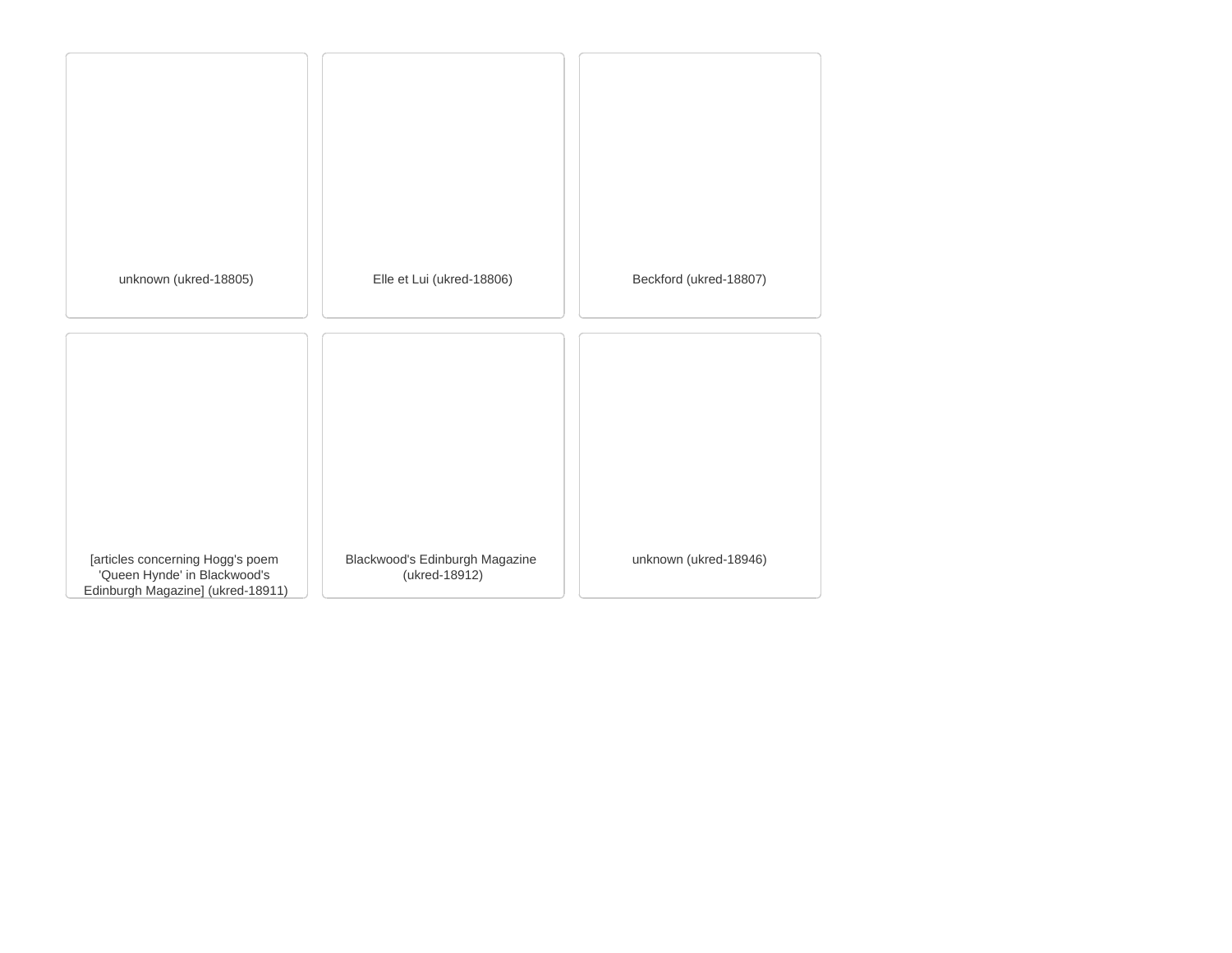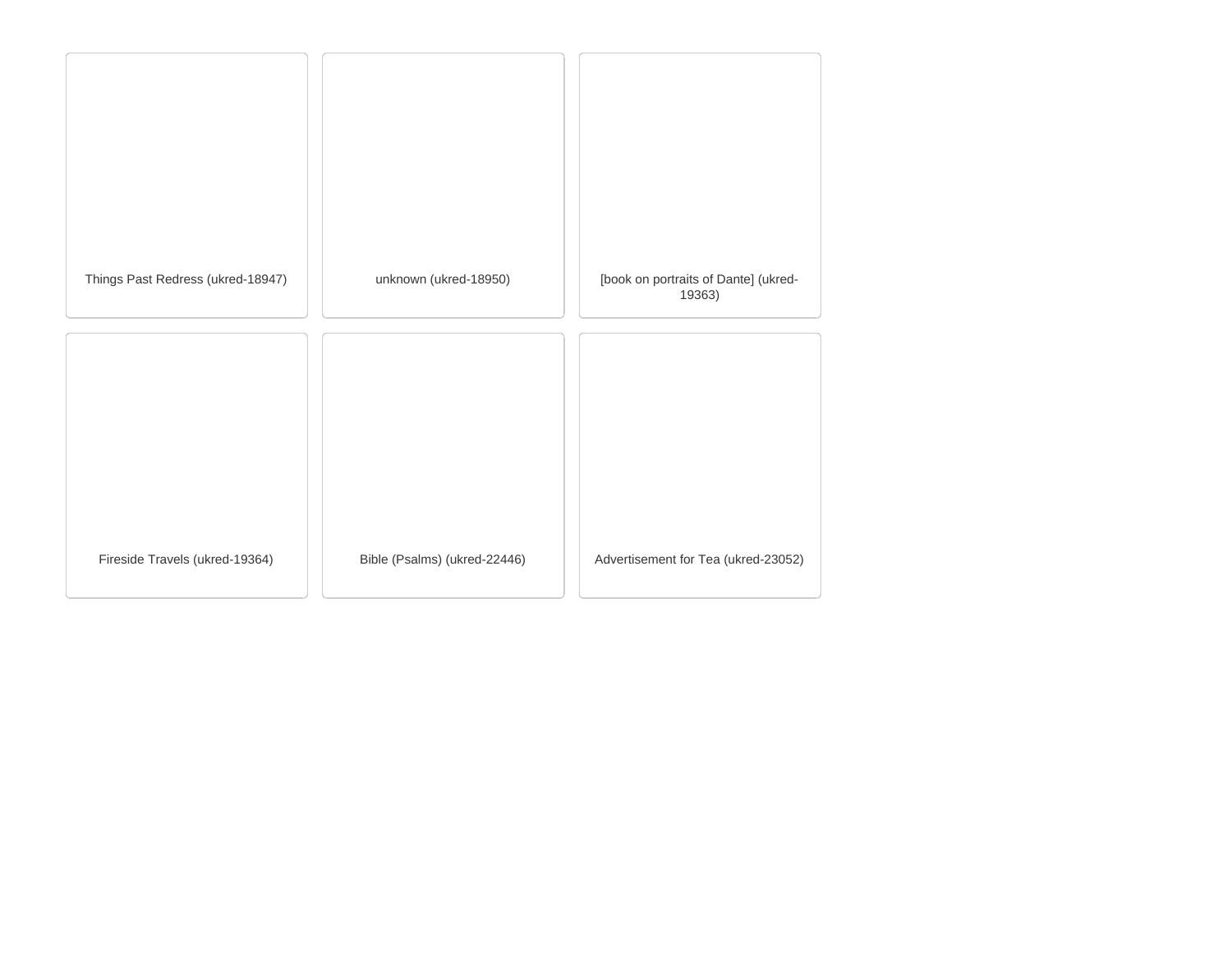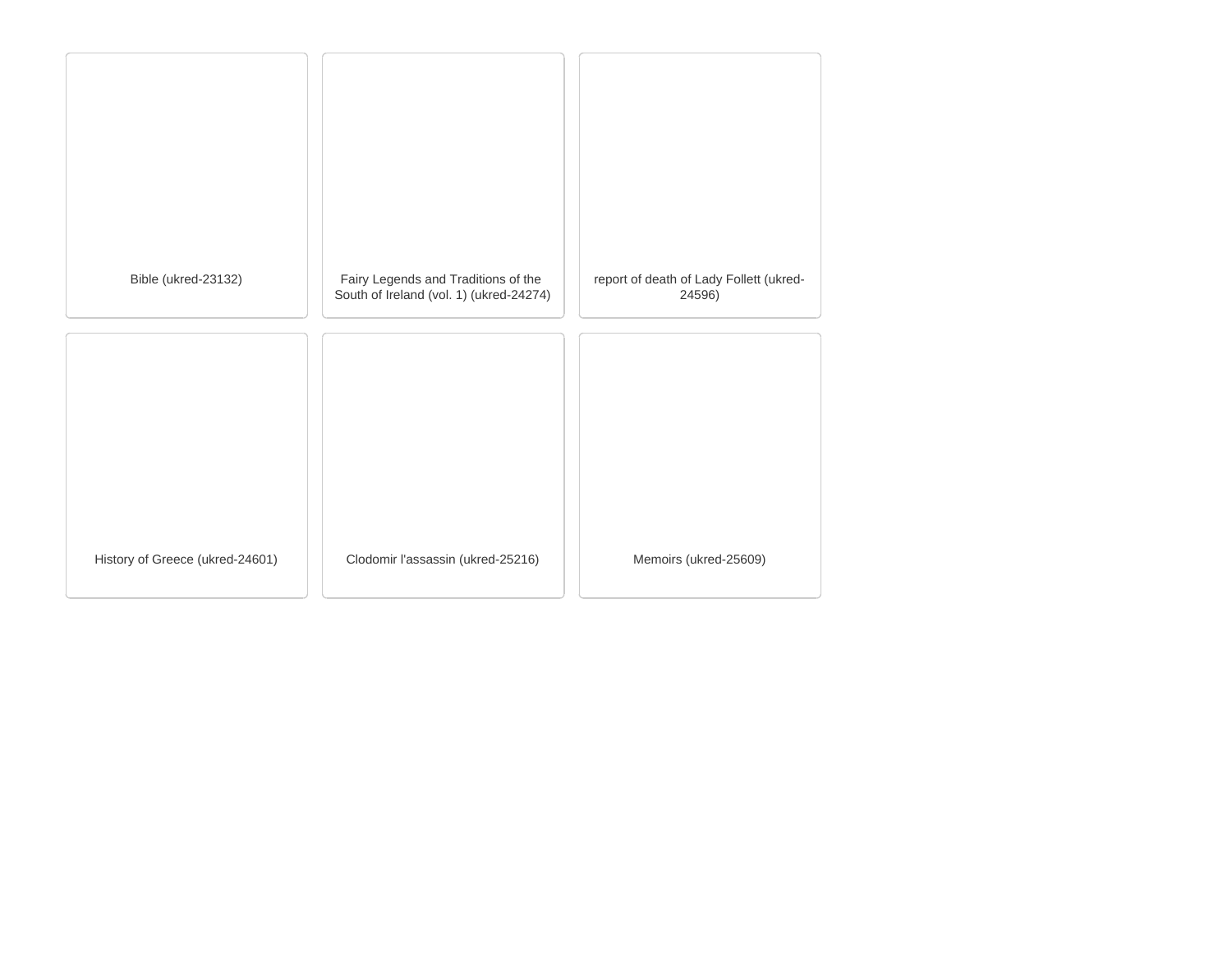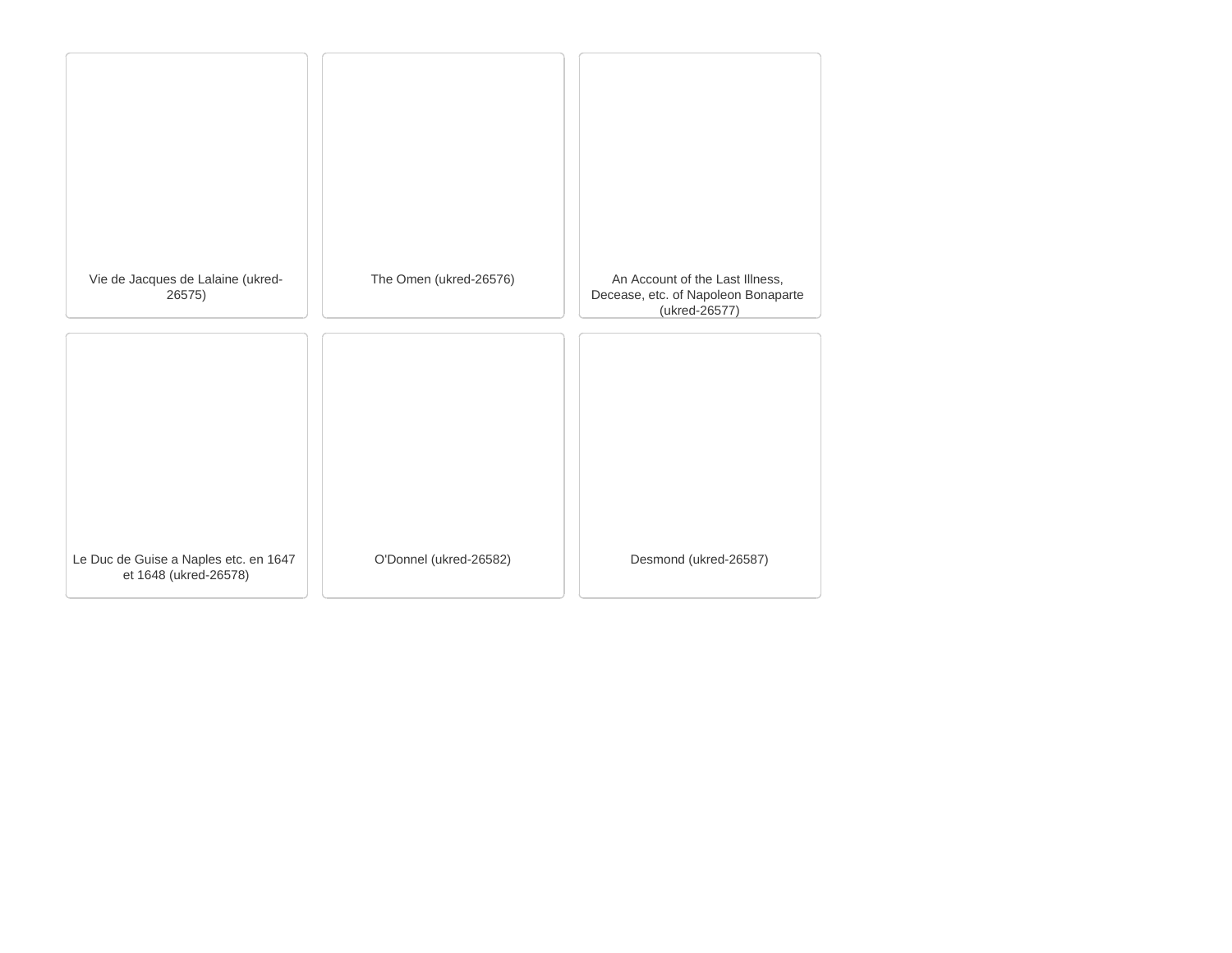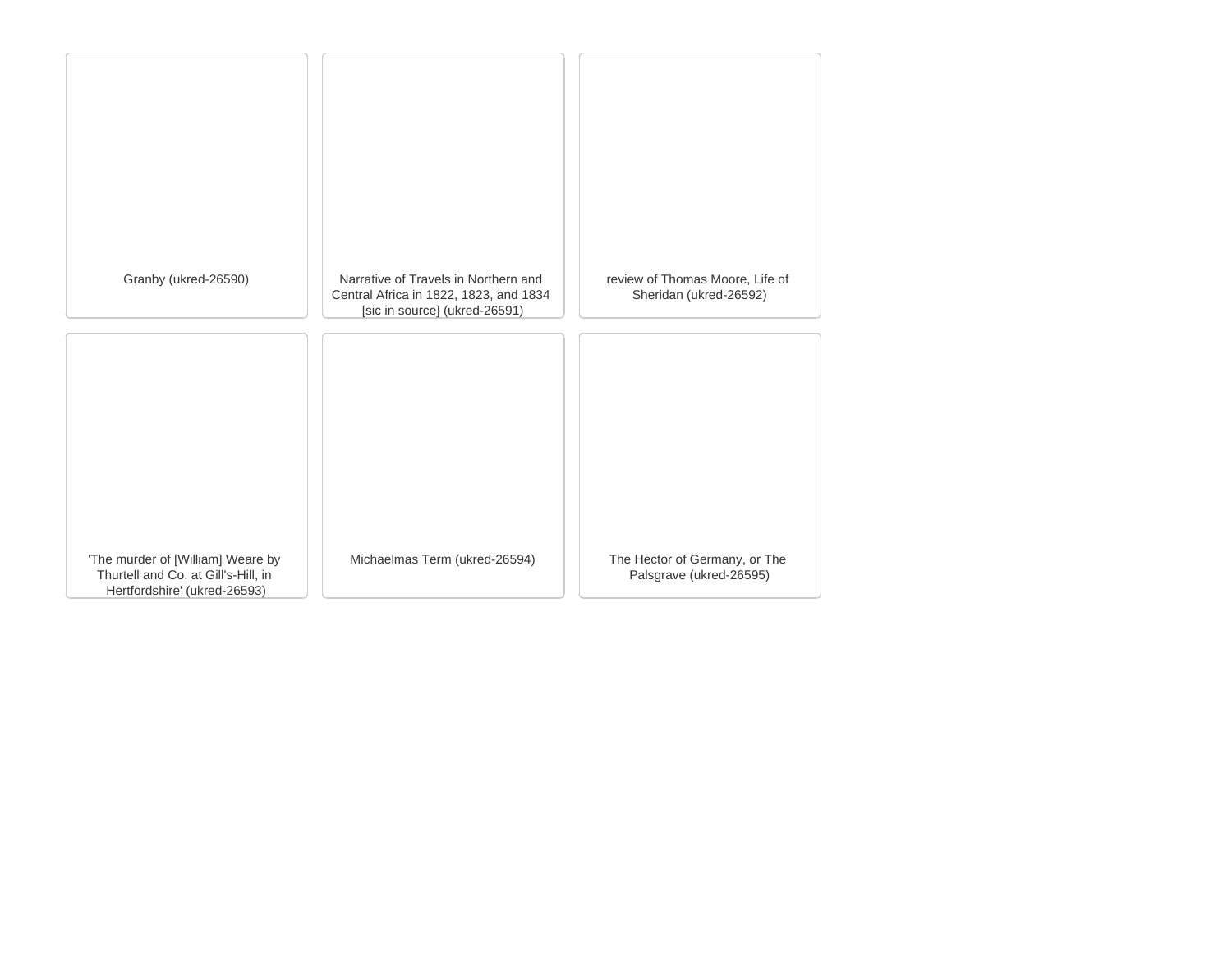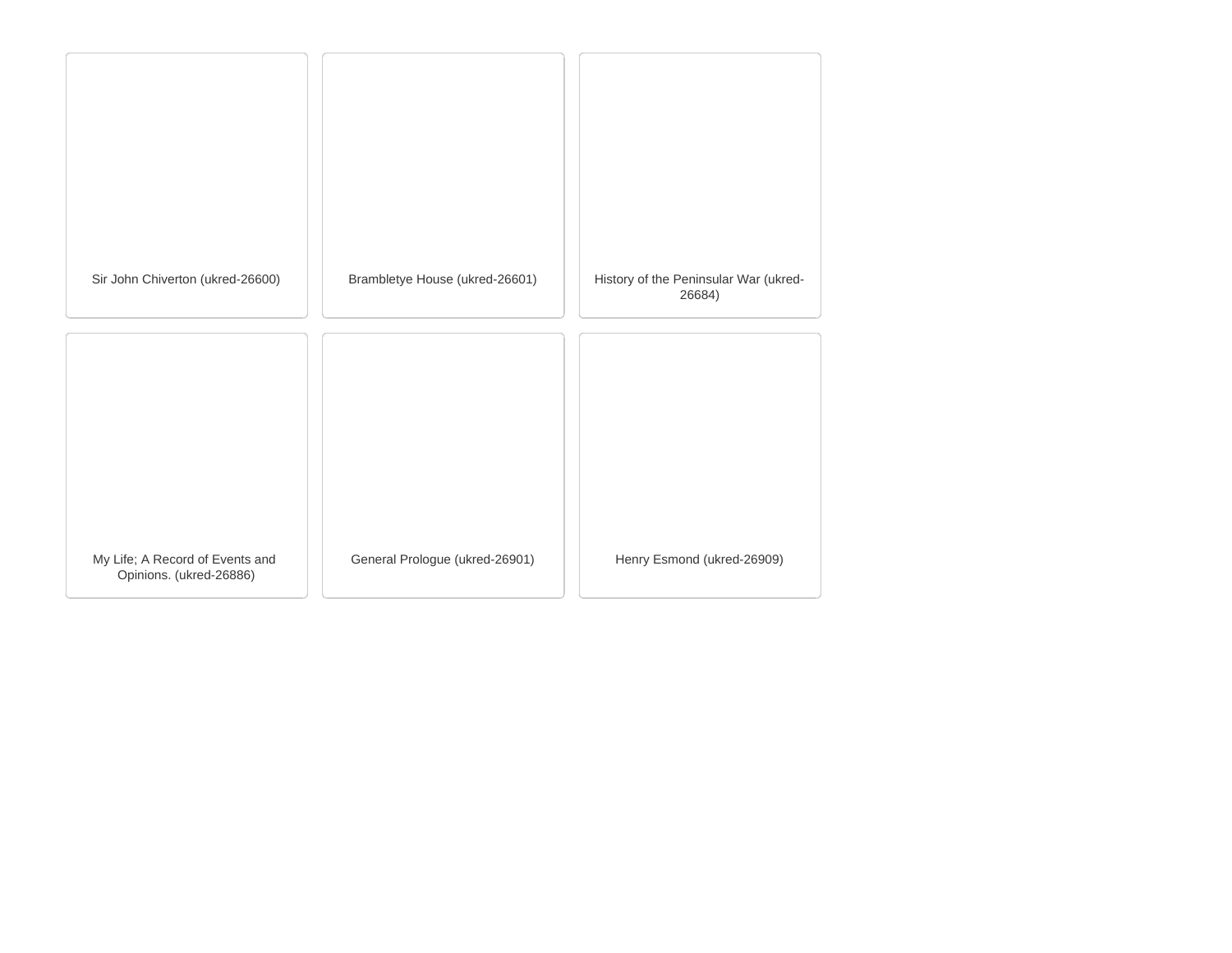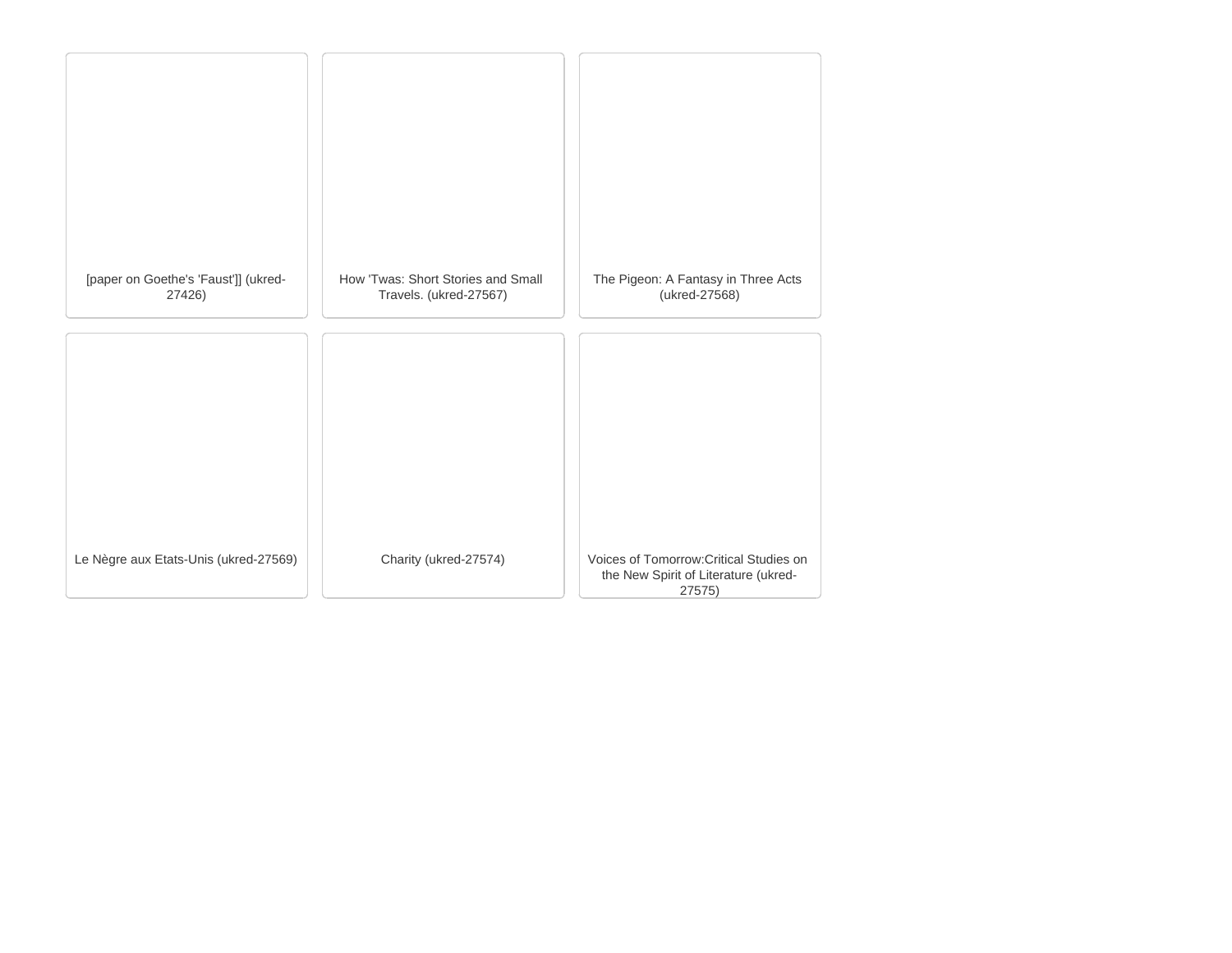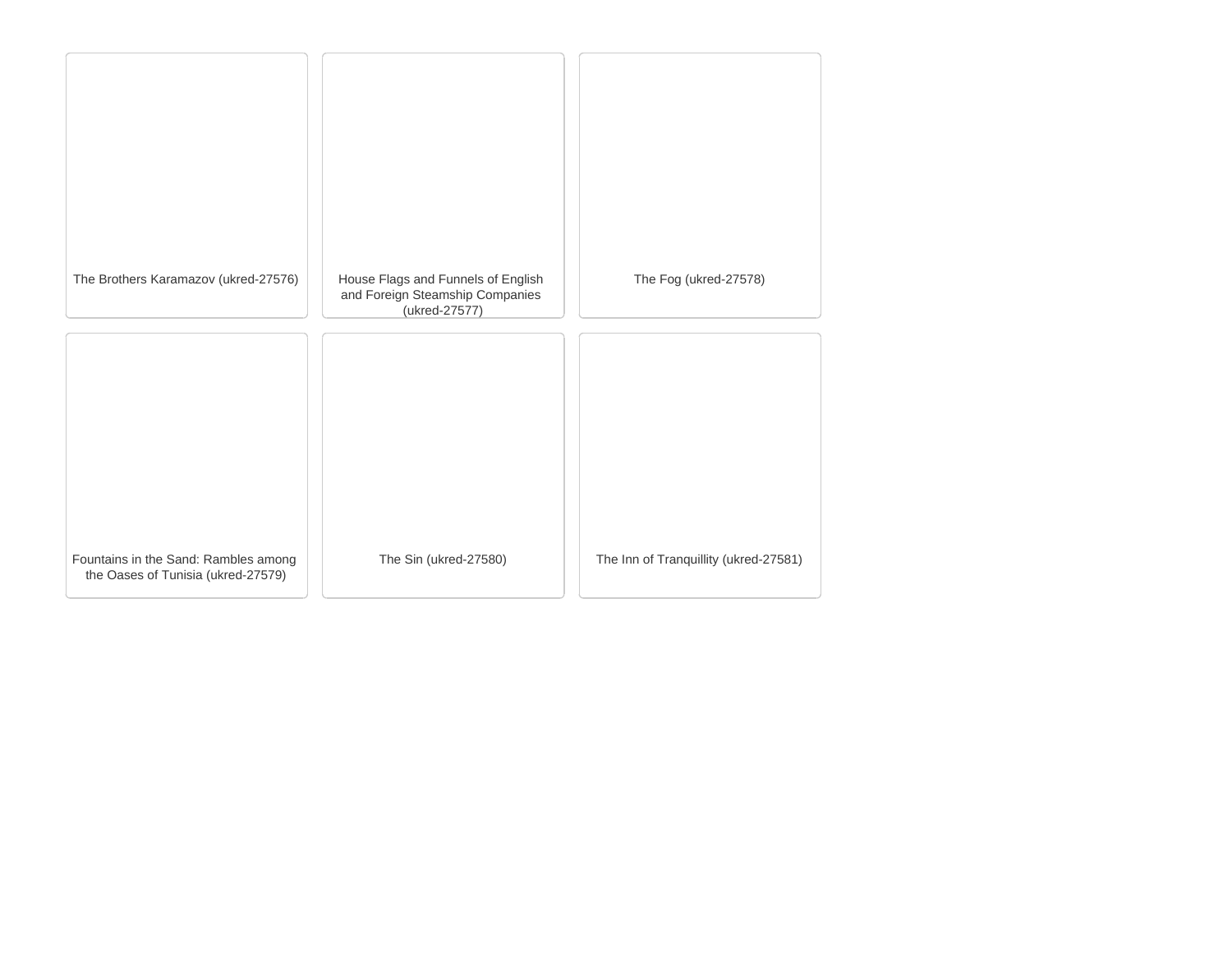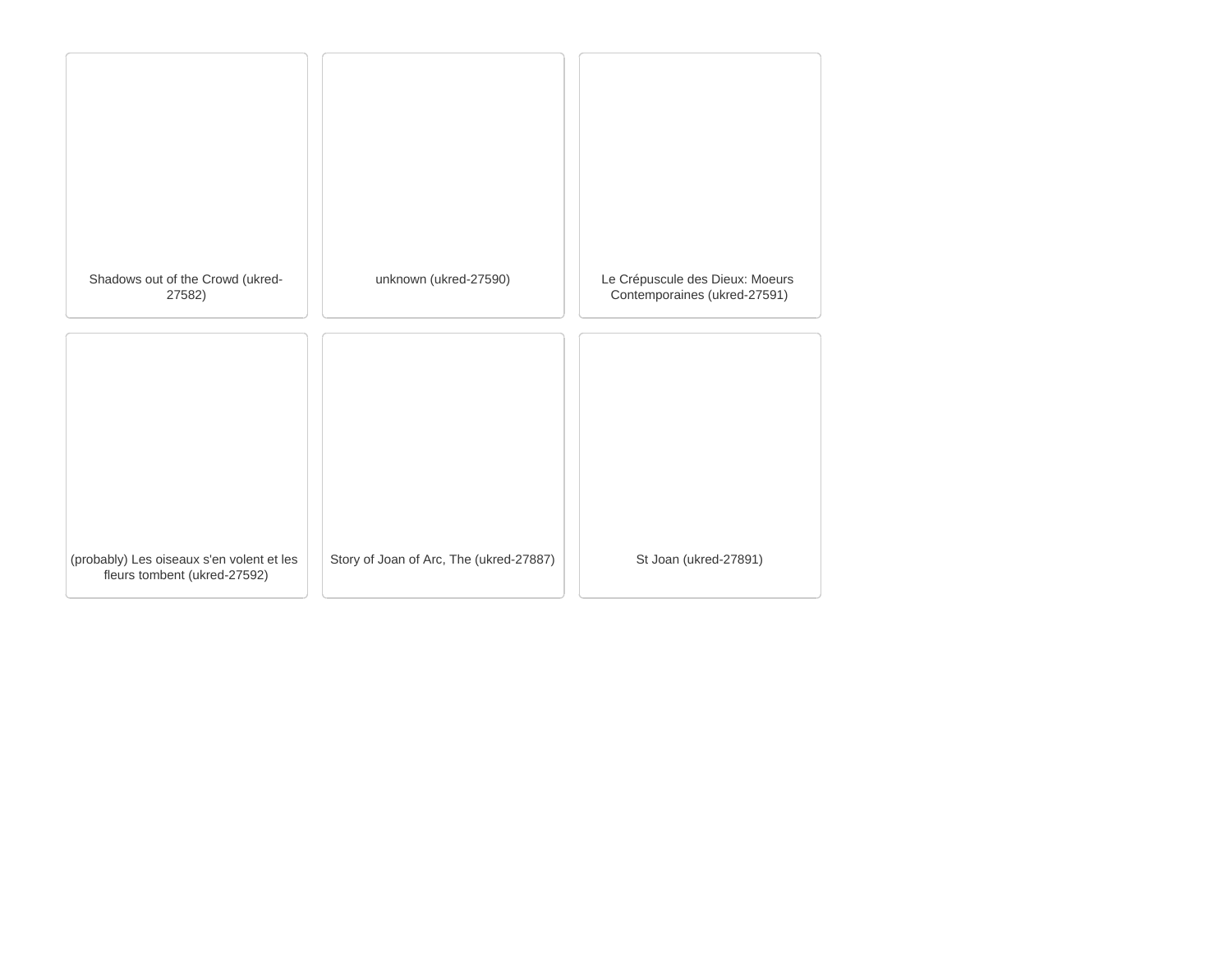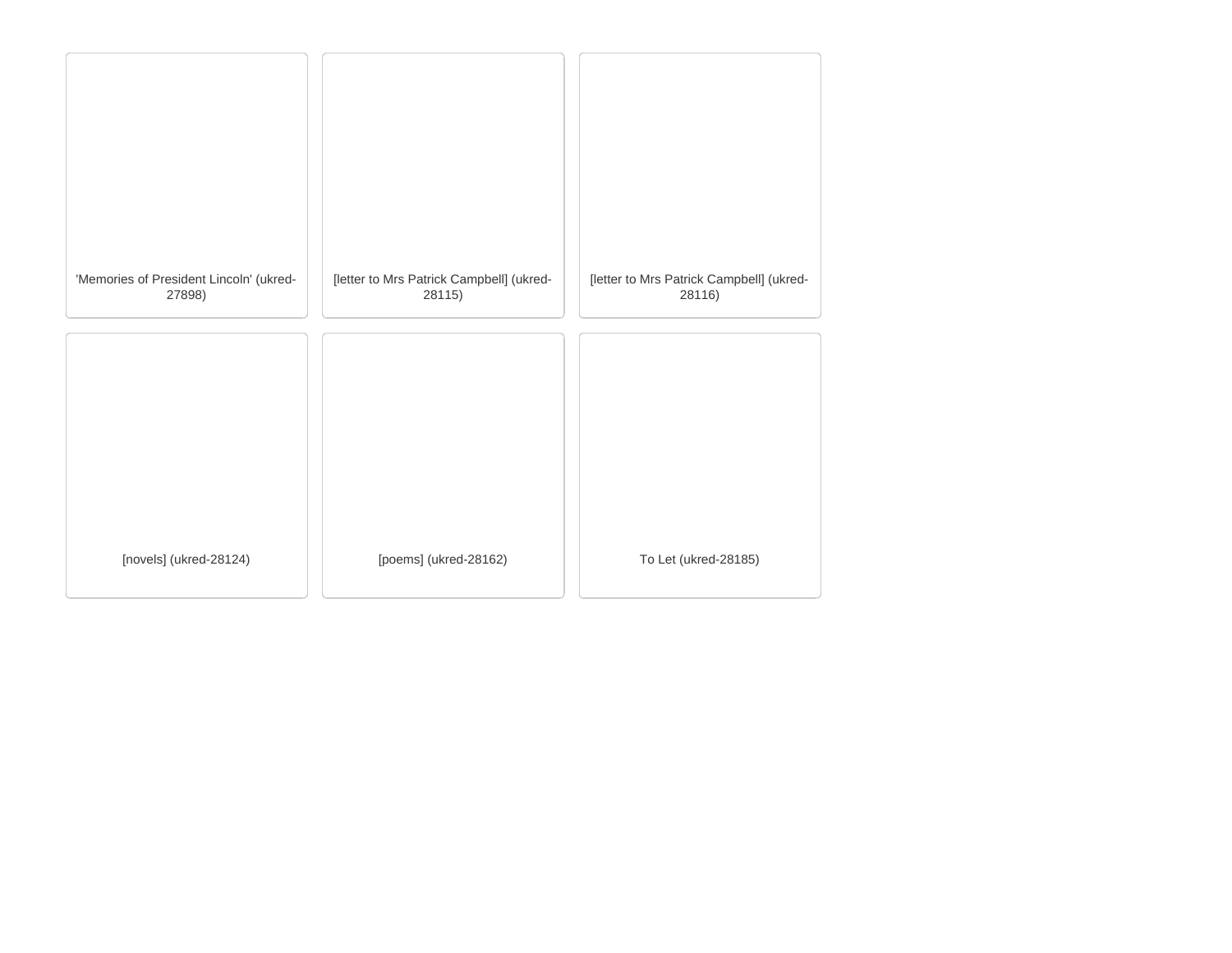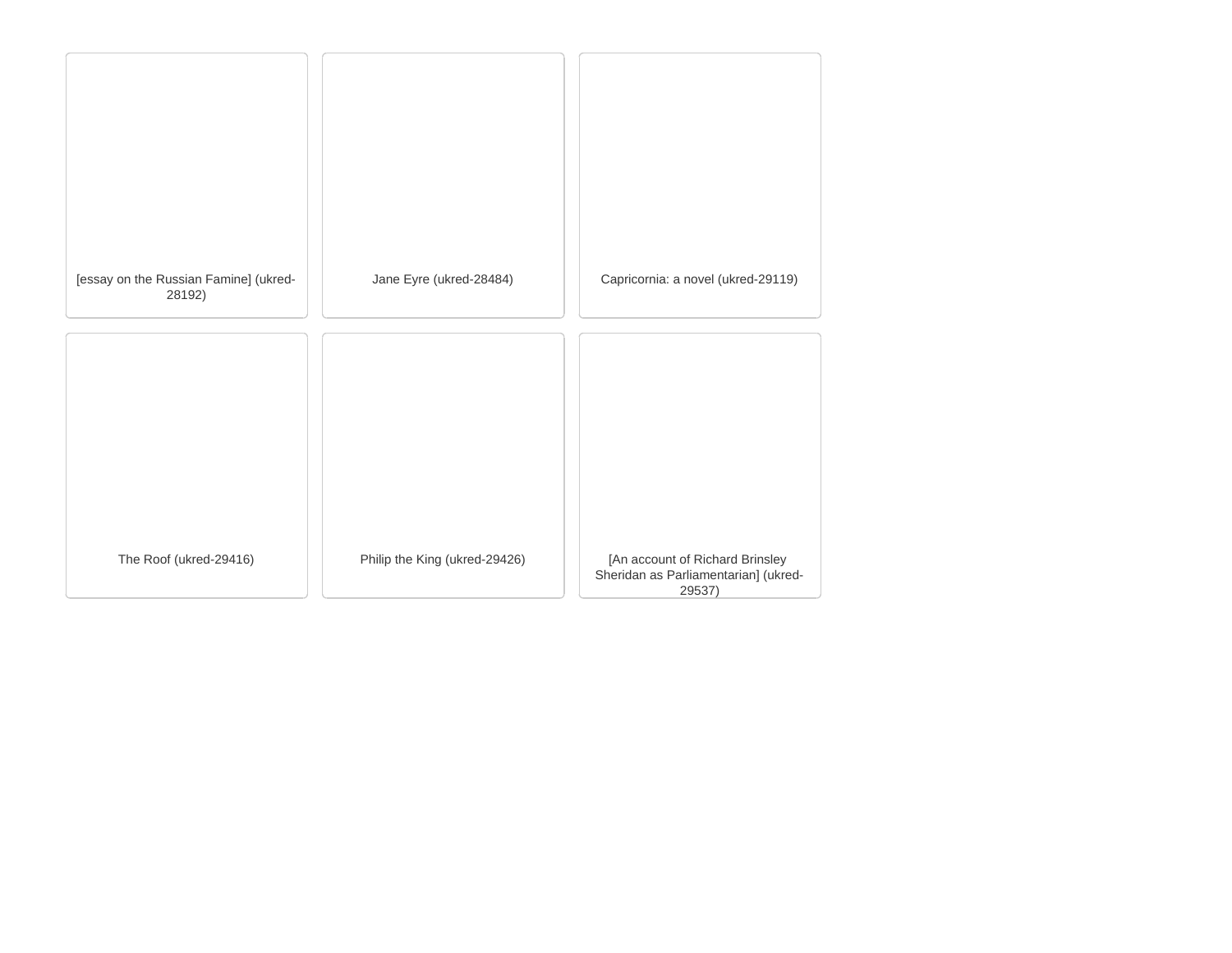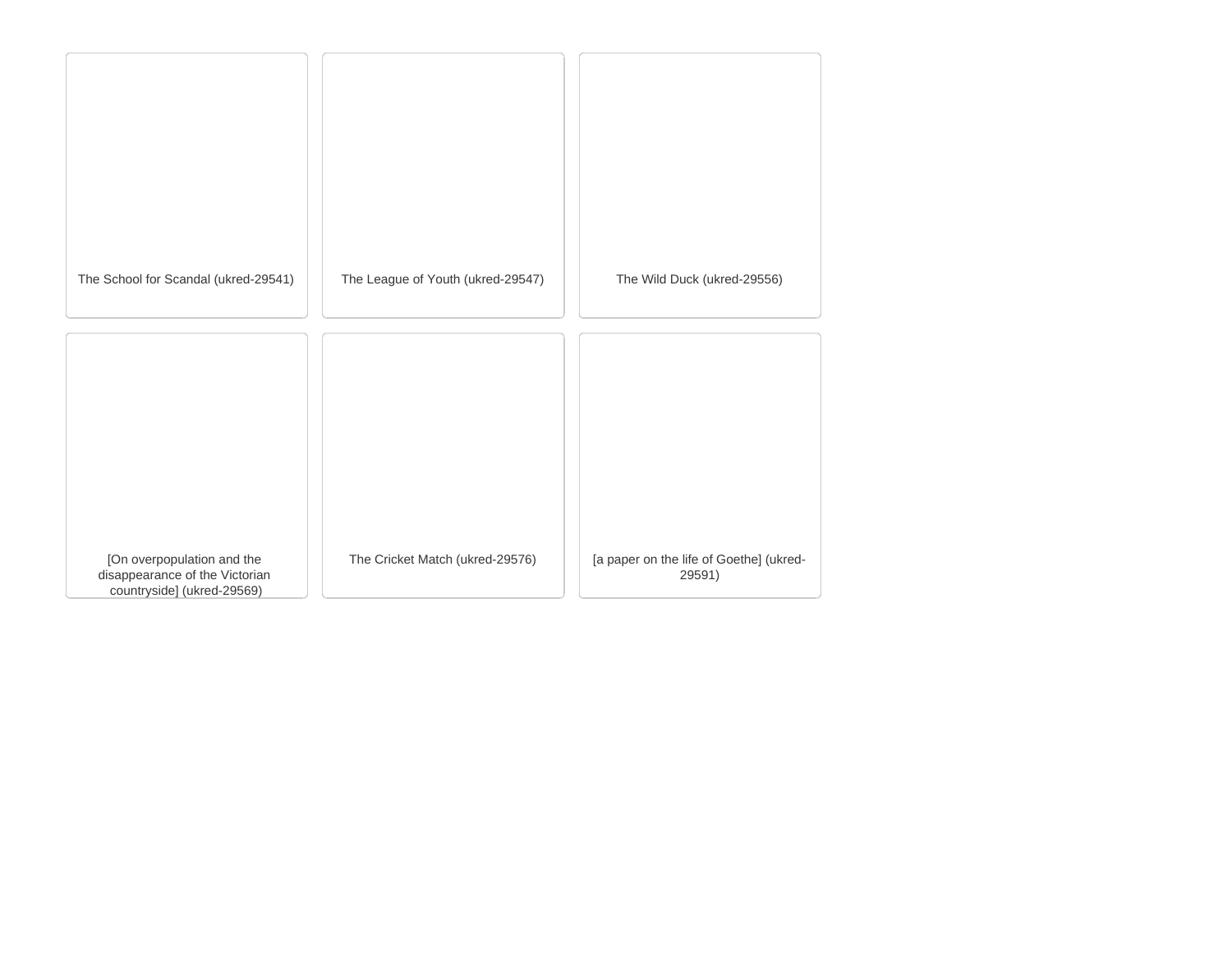| Lonesome-Like (ukred-29628) | The 'Indiscretions' of Lady Susan (ukred-<br>30931) | Ariel: ou La Vie de Shelley (ukred-<br>30934)                   |
|-----------------------------|-----------------------------------------------------|-----------------------------------------------------------------|
|                             |                                                     |                                                                 |
|                             |                                                     |                                                                 |
|                             |                                                     |                                                                 |
| Saint Joan (ukred-30942)    | God's Step-Children (ukred-30943)                   | Muhammadan Architecture in Egypt and<br>Palestine (ukred-30944) |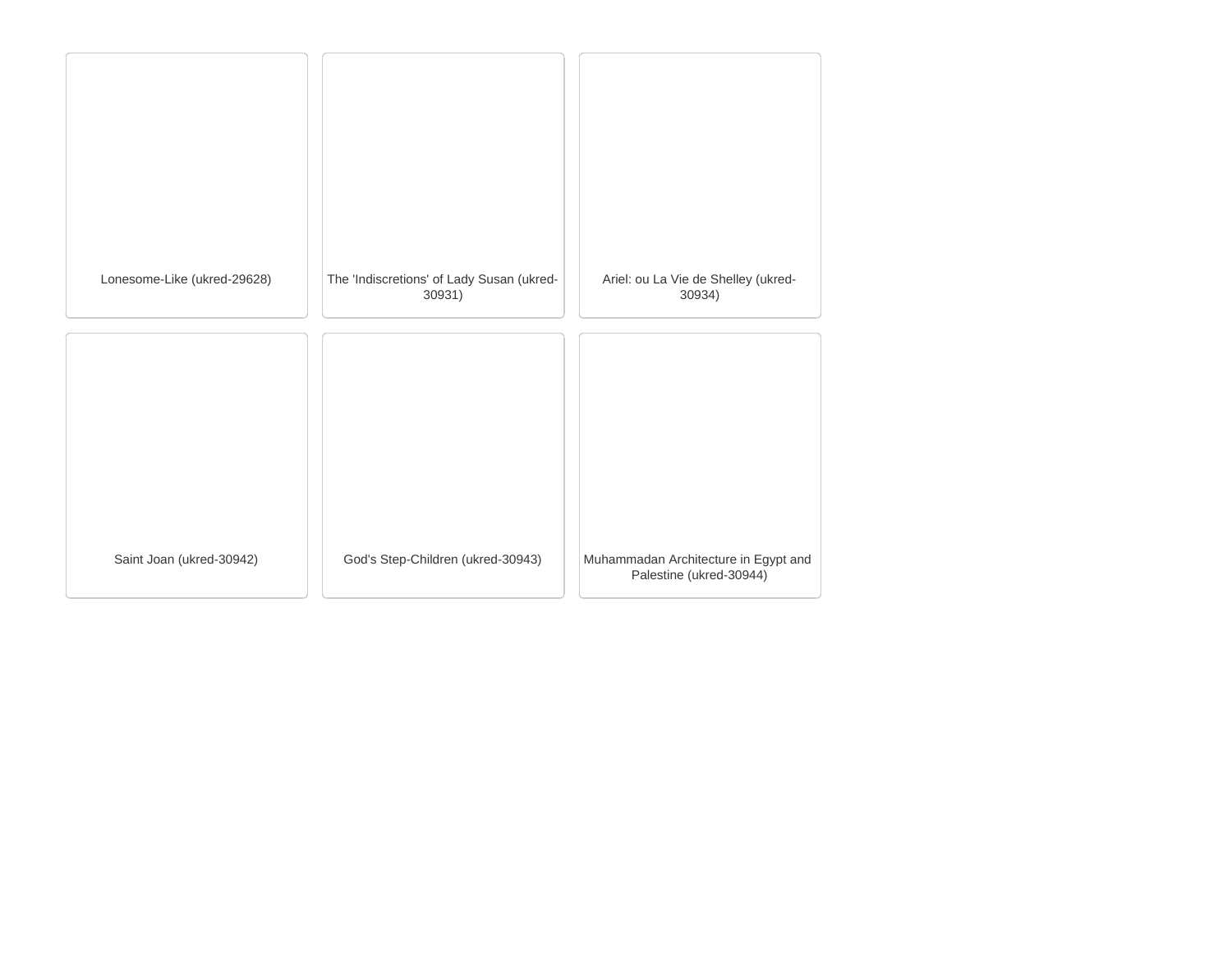| Endymion: a poetic romance (ukred-<br>31332) | The Bible. The New Testament. (ukred-<br>31368) | Under the Greenwood Tree (ukred-<br>31546) |
|----------------------------------------------|-------------------------------------------------|--------------------------------------------|
|                                              |                                                 |                                            |
|                                              |                                                 |                                            |
| George and Margaret (ukred-31644)            | The Trojan Women (ukred-31849)                  | The Trojan Women (ukred-31856)             |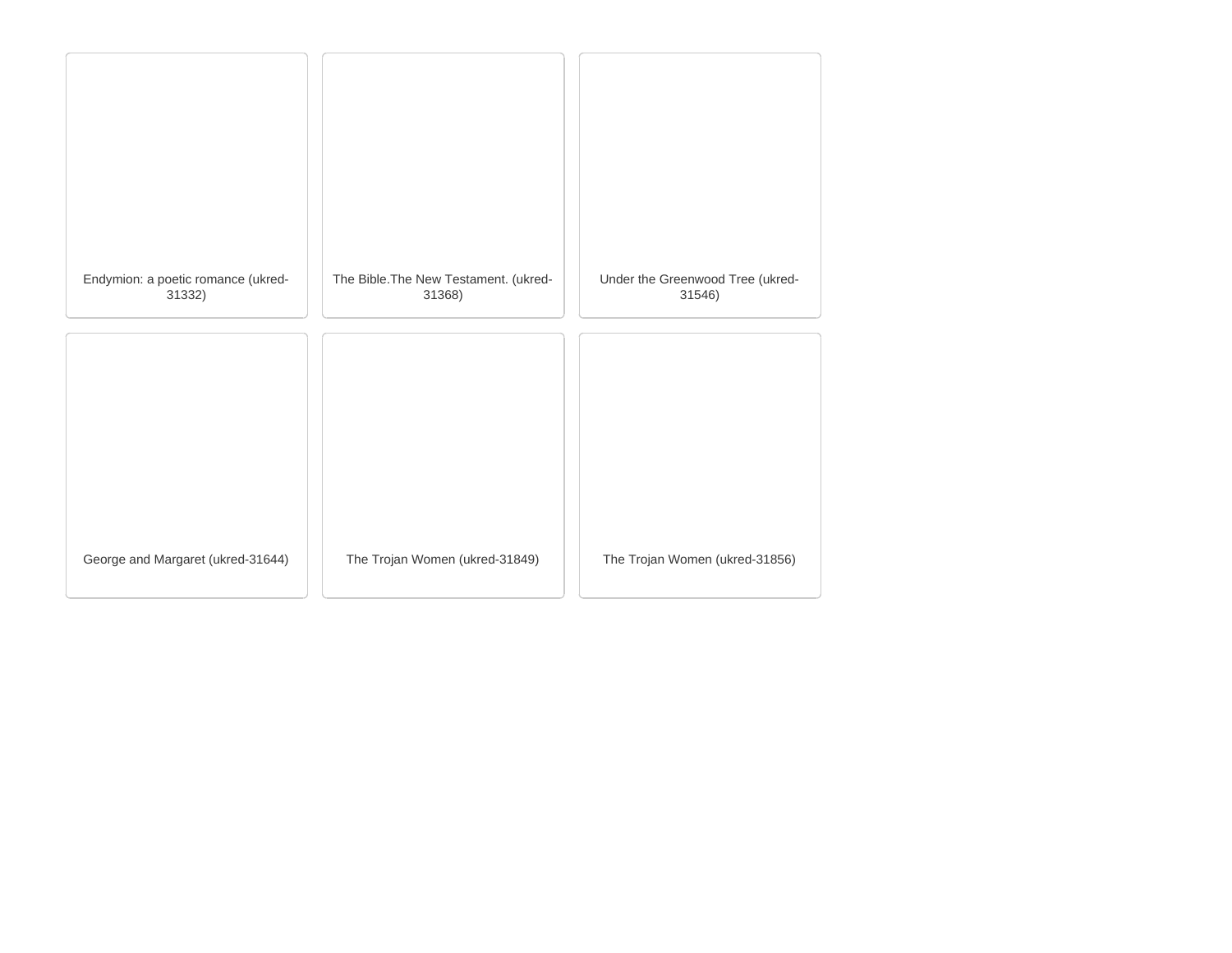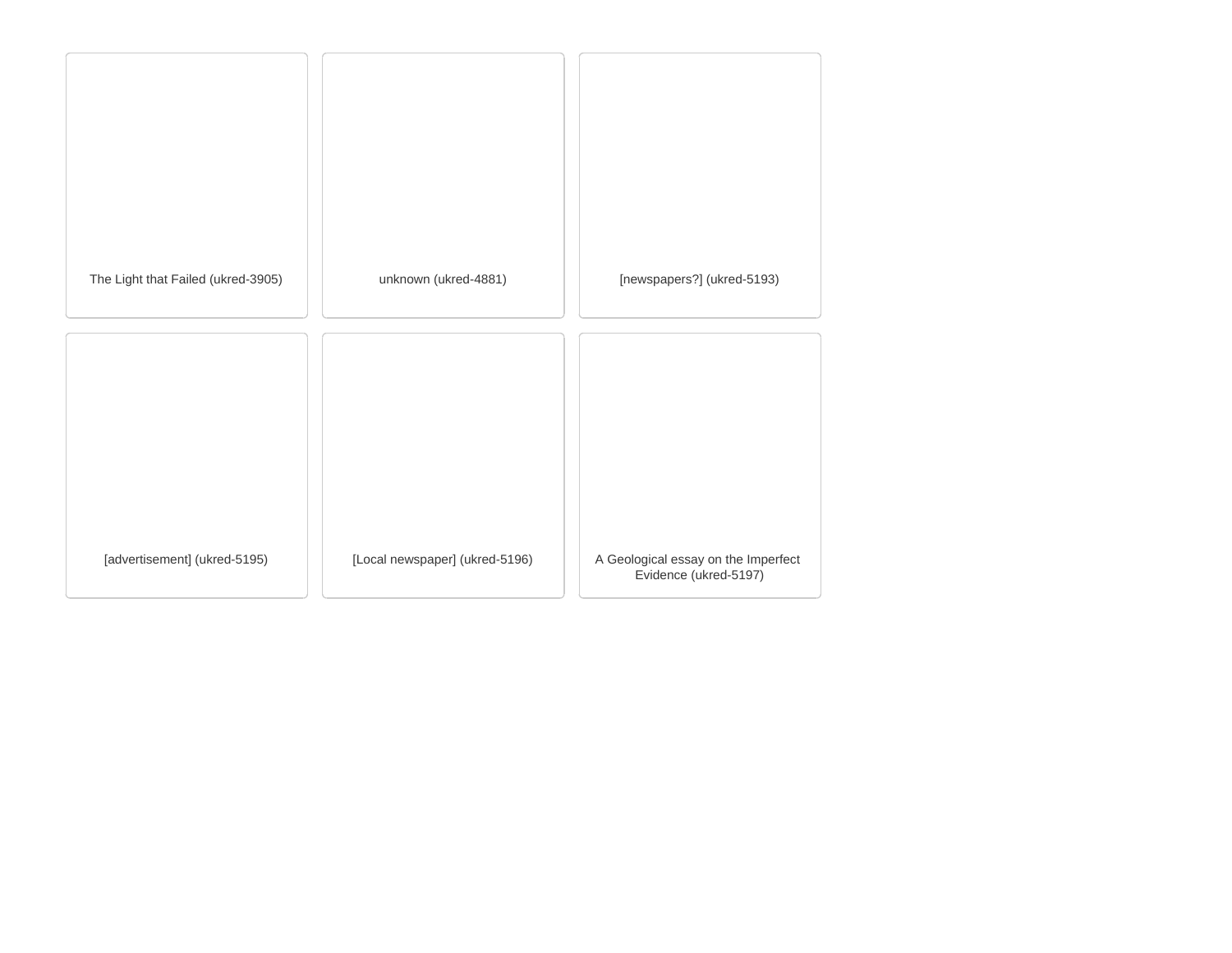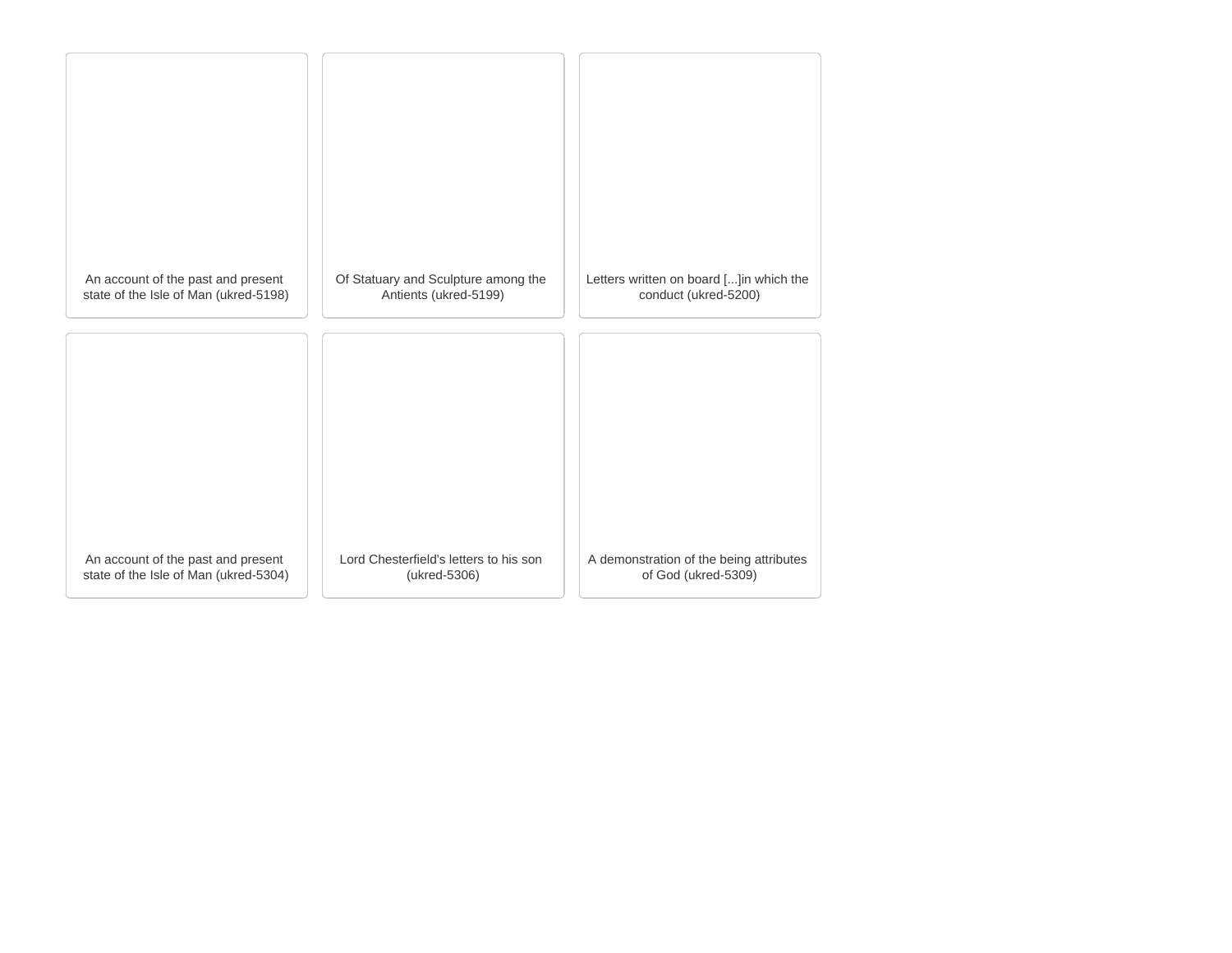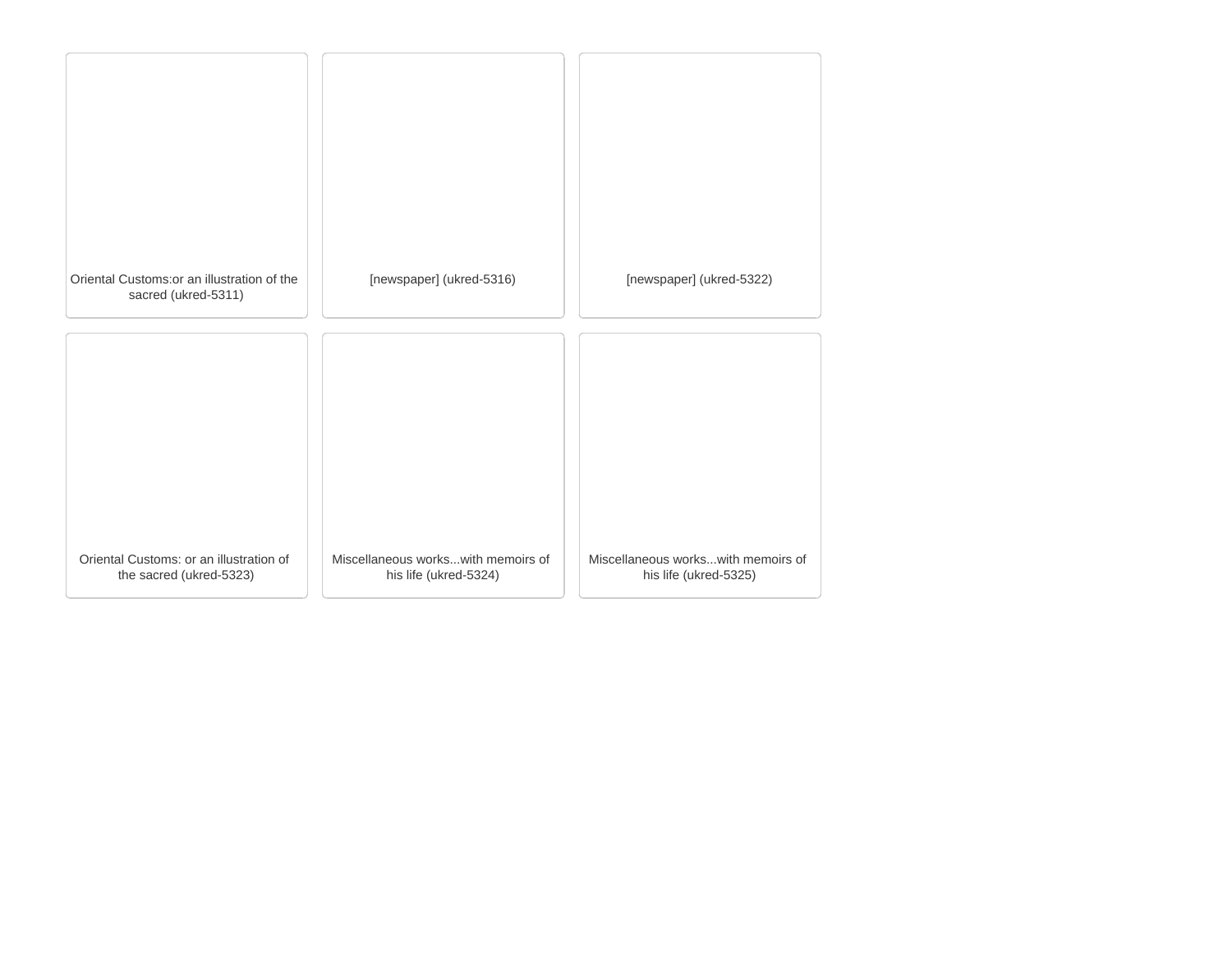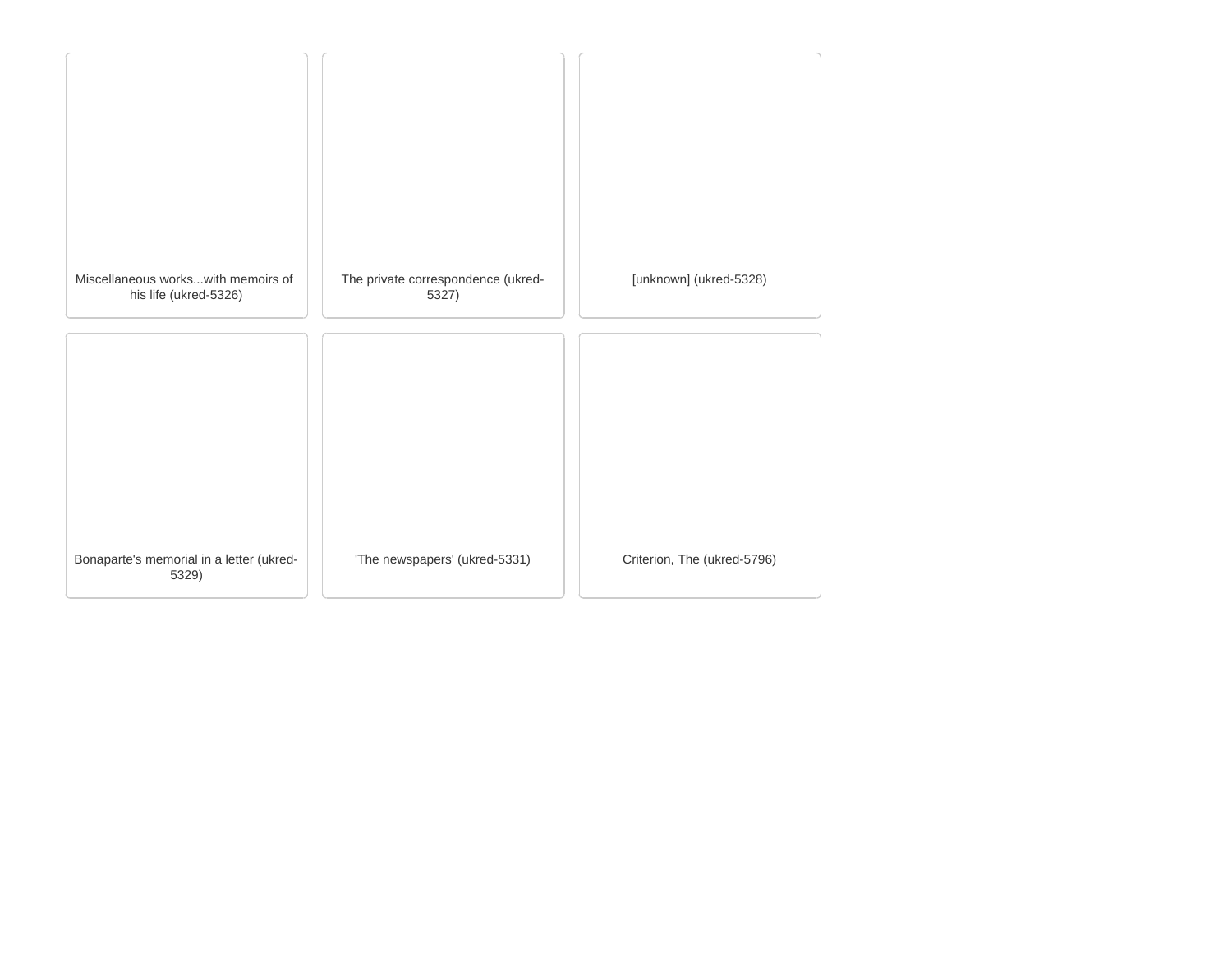